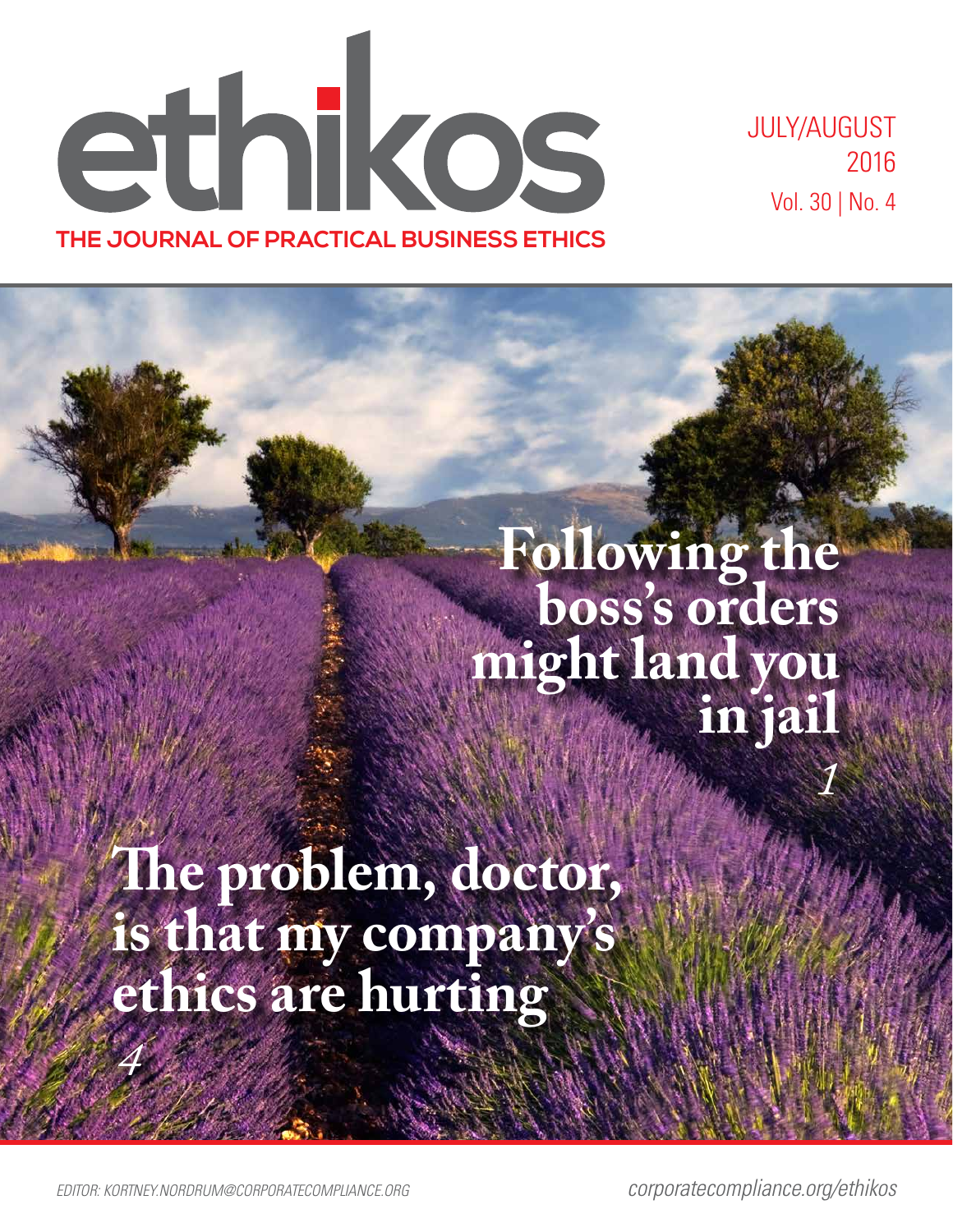## **Everyday ethics: 1000+ cable channels & limited diversity?**

### BY WALTER E. JOHNSON

am an automotive enthusiast. One of my talents is art. As a child, my dream was to be a designer for a major automotive manufacturer. By practicing art daily, I pursued my dream for a significant period of my life. For ins child, my dream was to be a designer for a major automotive manufacturer. By practicing art daily, I pursued my annual auto shows and read industry related literature. Prior to the information age, this information was not easily accessible.

When many people think of an automotive enthusiast, their first thought is NASCAR or Formula One racing. Rarely, does one think of the enthusiast from an artistic or design perspective. As an enthusiast, I appreciate a great race however; I appreciate attending an automotive museum or a car show to see the designs of Harley Earl and other great designers even more.

Television networks have not catered to this type of automotive enthusiast until the introduction of reality shows. In the past decade, reality shows such as *American Chopper* and *American Hot Rod* have invited viewers to observe the steps of the design and restoration process. This was the beginning for many automotive enthusiasts to have something to look forward to watching on television. Prior to this, I watched shows selected by my family such as *Phineas and Ferb* and *The Good Wife*. The broadcasting of television shows such as *Barrett-Jackson*, *My Classic Car*, and Mequiar's *Car Crazy* revealed more of the car hobby. Networks such as the

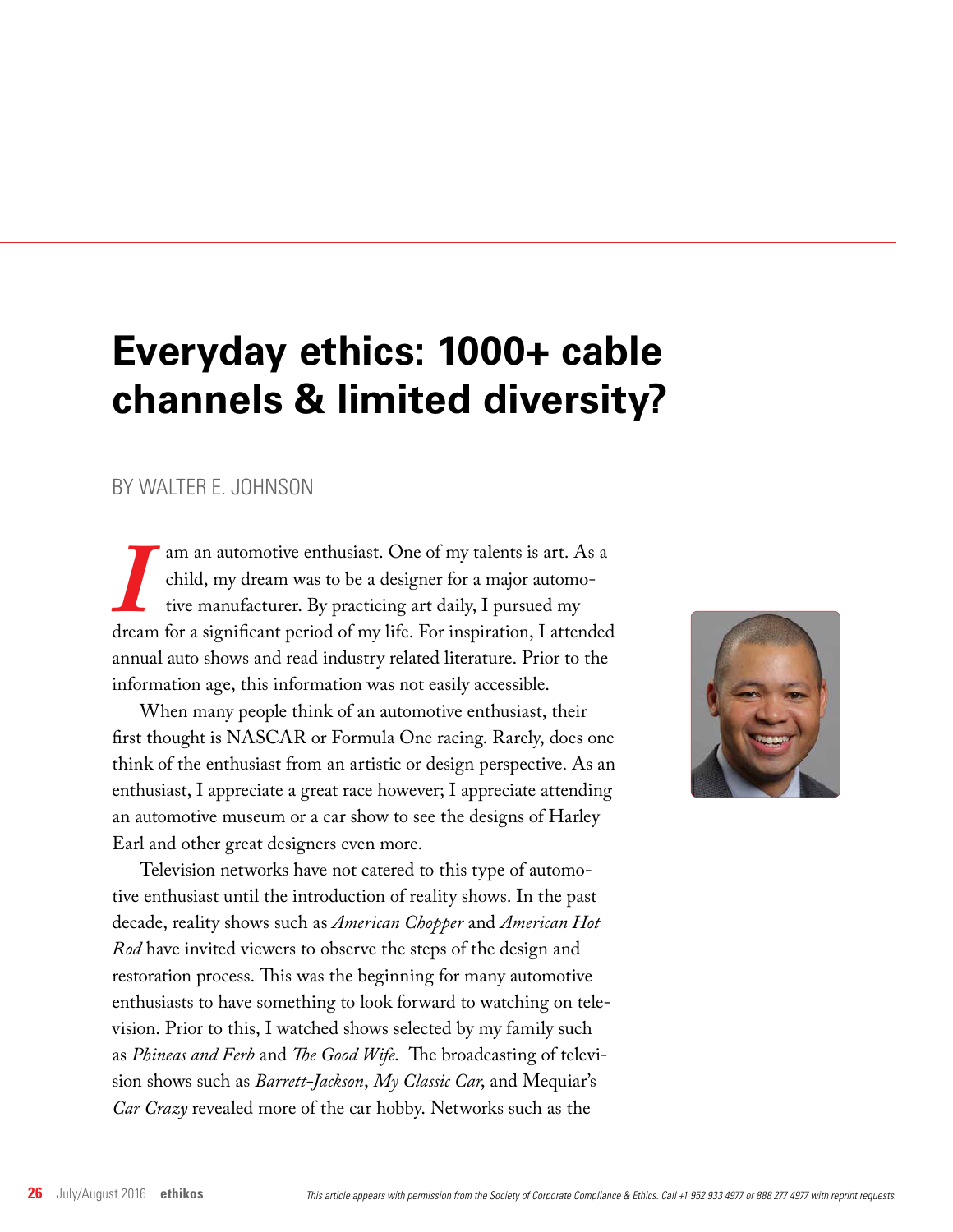Speed Channel and Velocity became the homes for these shows.

Of the shows mentioned, Meguiar's *Car Crazy* has dedicated more time to the car show culture from around the world. They have toured museums and interviewed museum managers. Additionally, they have interviewed organizers and attended car shows throughout the United States, Australia, Canada, and other places. Private collectors have opened their doors to allow the show to feature some of the vehicles and learn about the vehicles' history. This is has opened doors for Jay Leno who has new show featuring his car and motorcycle collection.

Several years ago, I stumbled across a network called, "Cars.TV". Although unrelated, this network expanded on Meguiar's *Car Crazy* 30-minute segment by focusing on car shows and automotive museums 24 hours a day and 7 days a week. Finally, I had a channel that I could watch any time that would

broadcast something that I was interested in watching.

Over time, it appeared that the network was not generating new content. I was baffled so I looked into Cars.TV. The show is one of eight networks owned by Entertainment Studios that is co-founded by comedian Byron Allen. Apparently, Entertainment Studios is suing a few cable providers for providing limited opportunities for minority owned networks. This is the result of years of unsuccessfully engaging executives. Byron Allen won the case against AT&T and it allows Entertainment Studios to broadcast to 26 million viewers on AT&T, U-Verse, and DirecTV.1 He has other cases pending against several other providers, such as Comcast and Time Warner.2 Social media has mixed comments about the verdict. Some support the verdict and believe that he has a point and others believe that by winning, there will be an increase of minority-owned networks and

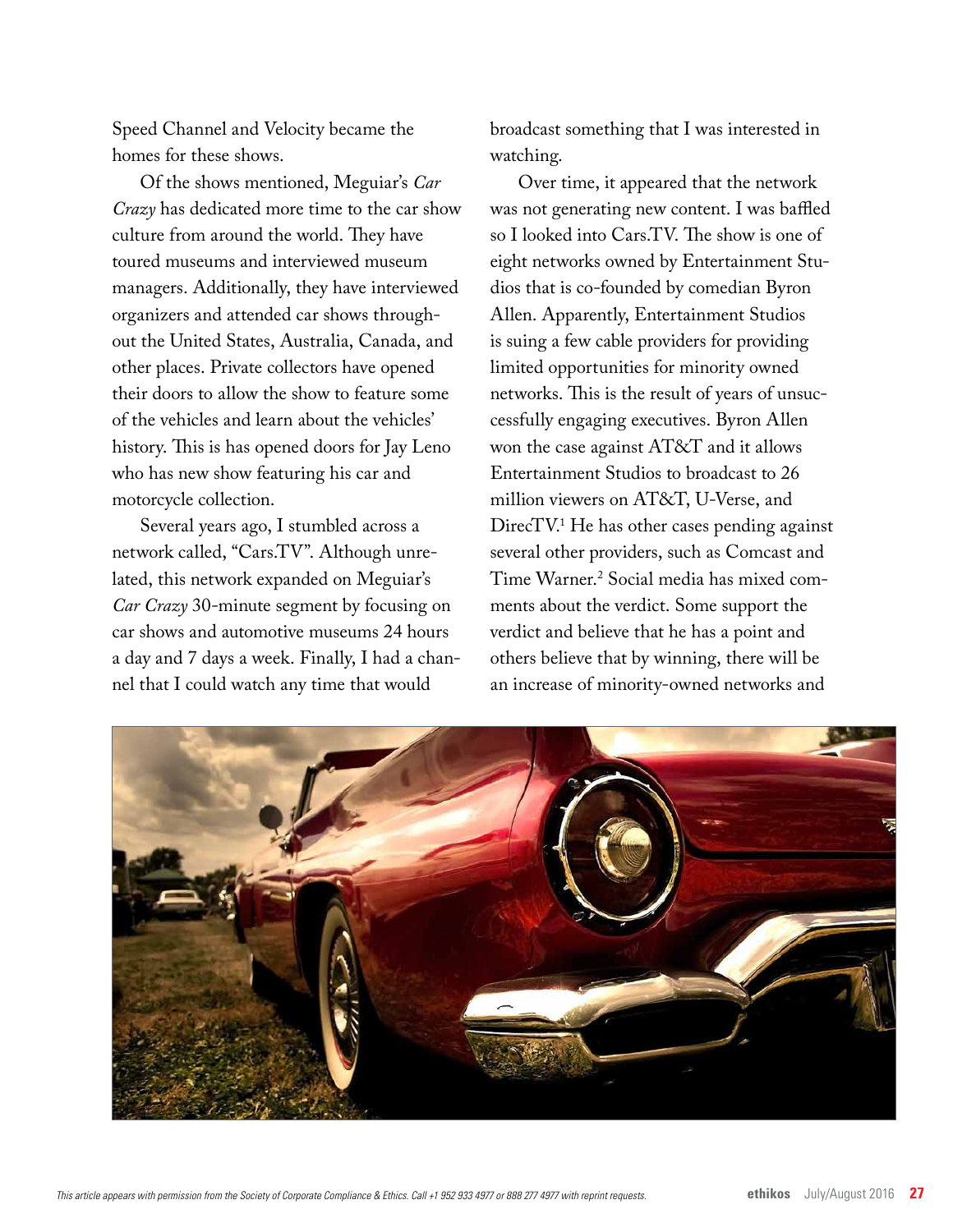shows either desired or undesired. Is this the case? If "minority-owned" is removed from the statement, I believe an increase of desired and undesired television shows and networks still remains a dilemma. Television history includes a list of discontinued shows that are both desired and undesired. Of course, this is subject to the viewers' interest.



Viewers upgrade from local programming networks to cable for variety. Cable and satellite providers advertise their numerous channel selections and diverse options for viewers. Travel enthusiasts have the Travel network as an option. The Food Network offers shows for viewers that appreciate exotic foods, enjoy culinary skills, or looking for new cooking tips. Home & Garden TV (HGTV) provides several television shows focusing on purchasing a home, selling a home, beautifying a home, and repairing a home. Sports fans have

the option of sitting in front of the television an entire Sunday while automotive enthusiasts have a handful of shows and hopefully, a garage. Sports fans have ESPN and sport specific channels such as the Golf Channel, Tennis Channel, and NFL Network. Most of these networks and shows have competitors.

Organizations determine their scope and target market. They decide whether to provide one product or multiple products that are supplements or totally different products. A key driver to determining whether to expand their scope and target market is their finances and human resource capacity and skill set. When organizations achieve success, many attempt to duplicate success with duplicate products or services. An example in television includes the CSI franchise. Their line-up included *CSI* (Las Vegas), *CSI Miami*, *CSI New York*, and *CSI Cyber*. Few organizations dare venture out of their comfort zone in fear of unsuccessful results. In my opinion, this is understandable when the scope is defined.

In cable television, the scope is diverse networks to satisfy a wide range of viewers.

In general, cable providers advertise diversity and promote their diverse viewer selection options. Executives entertaining proposals to expand their services to include automotive-themed networks and television shows should not be abnormal. Before Cars.TV, there was the Speed Channel that was dedicated to racing themed events. It is possible the shortterm success of this channel has executives hesitant to entertain a similar network.

In "Start With Why," Simon Sinek says that when companies forget why they started, their followers forget, also.3 Sinek believes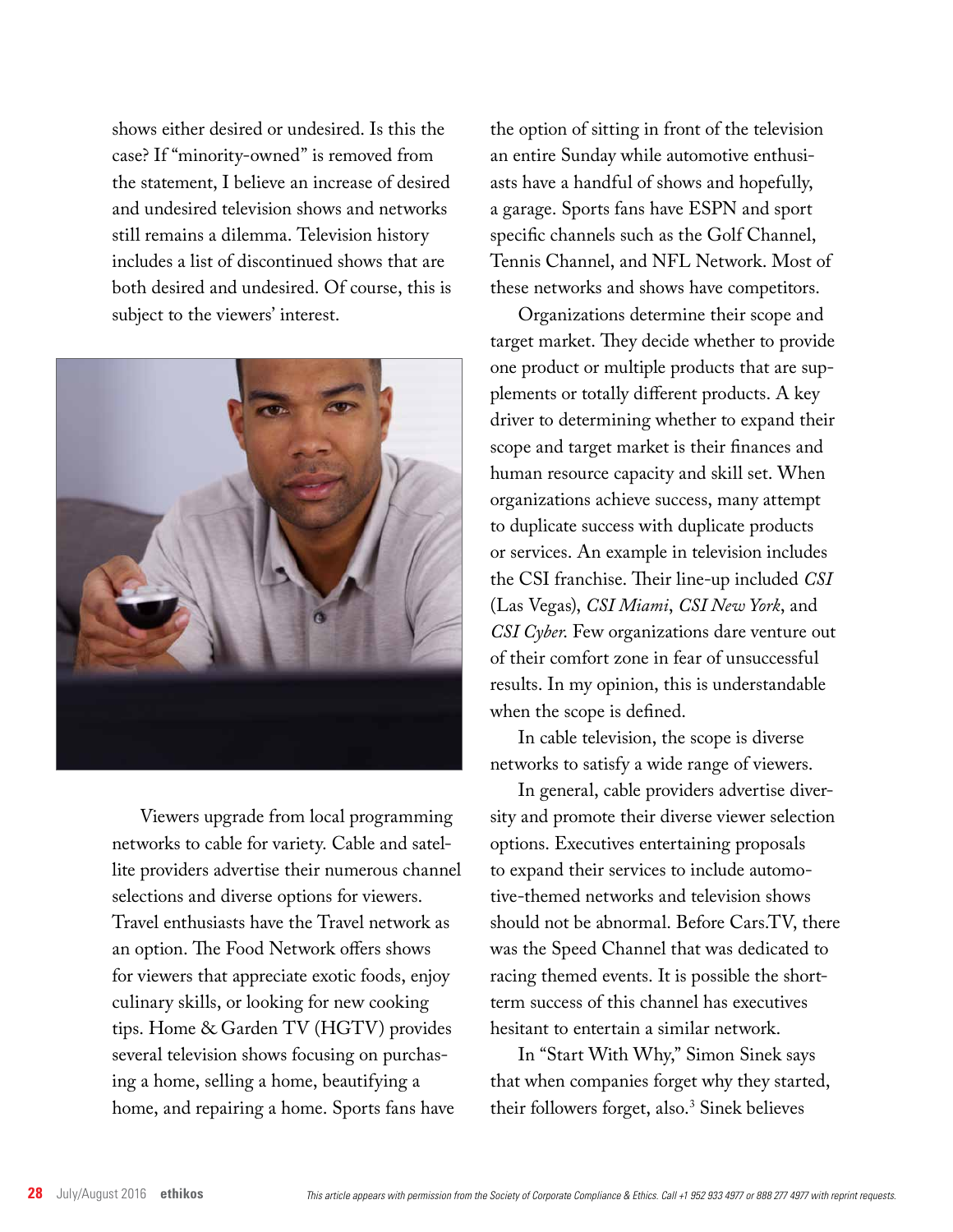

that organizations that begin to focus on transactions initiate their business suffering, also.4 In a recent conversation with my college friends, two (2) of five (5) frequently switch between cable providers to secure a better deal. Another college friend uses their mobile device or computer to watch shows and movies directly from a website. I believe Sinek has a point and I would add that failure to understand an organization's ethical stance limits an organization's potential to maintain or increase committed consumers.

In this scenario, a cable provider loses a discrimination lawsuit that was initiated by prolonged negotiations to broadcast a network. Although the final settlement amount has not been disclosed, this started as a \$10 billion lawsuit. The lawsuit filed against Comcast is for \$20 billion. The process for selecting networks and the timeline should have the attention of the board of directors, legal, and the compliance and ethics officer.

The financial impact and negative publicity should raise some concerns. Most important is to determine whether the decision-making process has similar results for other proposals. If so, failing to make changes to the decision-making process can become expensive. Does this one decision reflect their ethical culture? Was this risk overlooked on the risk assessment? This is a fraction of the questions that the cable providers must ask themselves that consumers may have already answered for themselves.

From the surface, prolonged negotiations resulted in an enormous impact to the organization. How can organizations improve their decision-making? According to Sasha Zegenhagen, organizations that promote diversity reportedly make better decisions.5 The author addresses diversity from a gender perspective. Research supports that workgroups such as boards that include both females and males reportedly make better decisions. In addition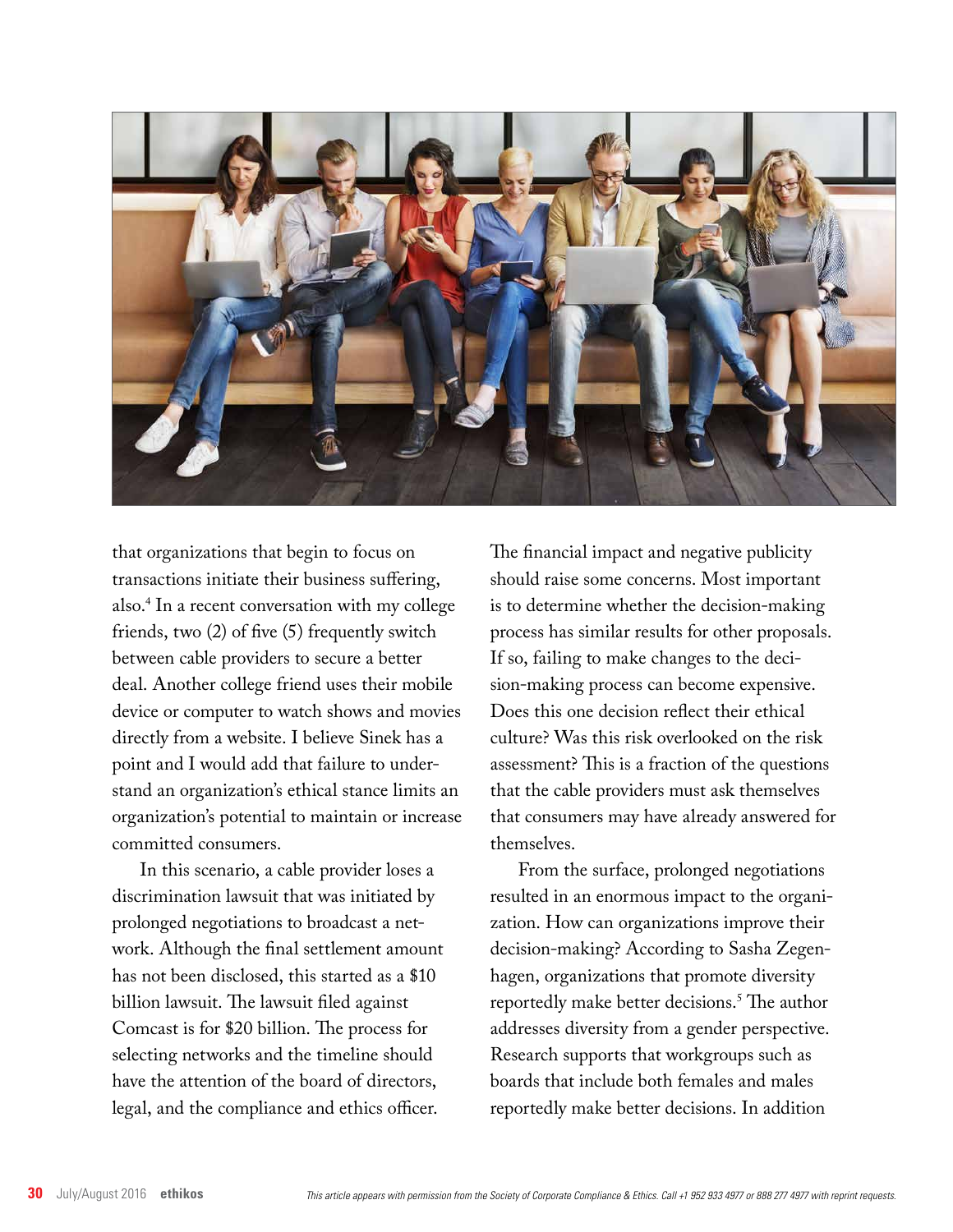to varying experiences and perspectives, contributing to these results is the ability of women to pick up social cues better than men. They are able to encourage conversation among other meeting members. Their facial expressions last slightly longer than men so missing an opportunity to receive additional input is reduced. This is important because additional insight can be a factor in promoting an ethical decision or preventing an unethical one, also.

Cable providers have a right to select their networks. The statistics in this scenario were not favorable to the cable provider and may not be favorable to the other providers facing lawsuits. Reputational risk exists but may be minimal; only time will reveal reputational damage. In parts of Maryland, there are two

providers, Verizon (FIOS) and Comcast (Xfinity). Options are limited for those that decide to change services for personal reasons such as value or ethical decisions. Cable providers have the right to select networks based on their risk tolerance. When cable providers decide to establish a protocol that serves as filter for decisions that they prefer to delay or possibly avoid, they should consider the consequences that will have on their revenue and reputation. There is no decision that we can make that does not end with either a positive, negative, or neutral result.

From an automotive enthusiast perspective, cable providers concerned about the amount of viewers for this network and/or revenue generated should consider a presentation for this type of network. The Baby Boomer

### *Get the essential guide to managing an effective compliance and ethics program*

## **The Complete Compliance and Ethics Manual (2016)**

### *What's new for 2016?*

- Preparing for and responding to subpoenas and search warrants
- Environmental liabilities and compliance
- Data mapping as a data security tool
- Bring your own device policies
- and practices • Cyber insurance guidelines
- Security incident and data breach response
- Human trafficking prevention
- 18 topics areas with new or updated content

**CONSTRUCTION CORPORATE** THE COMPLETE COMPLIANCE AND ETHICS MANUAL 2016

### *Learn more at corporatecompliance.org/CompleteManual*